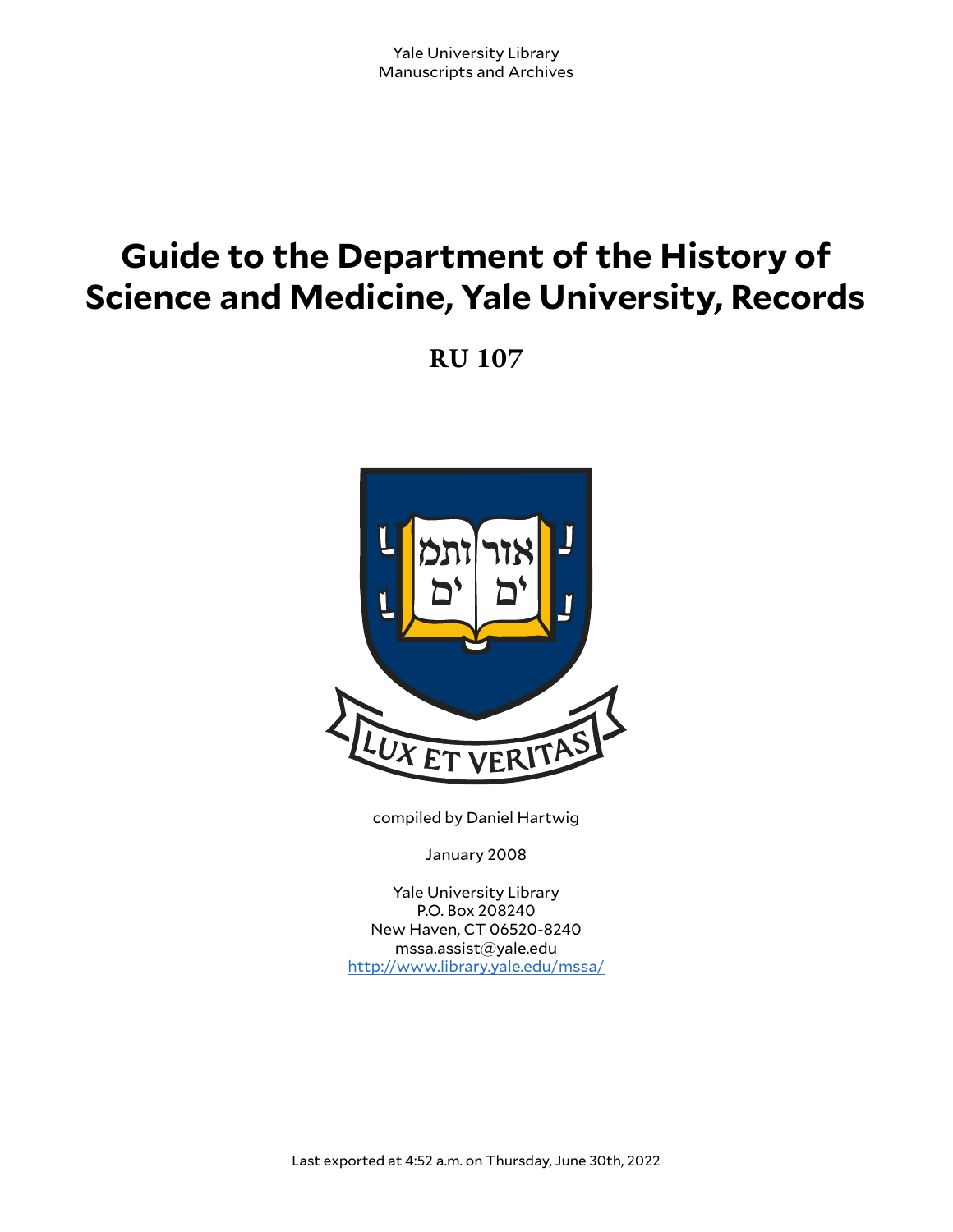# **Table of Contents**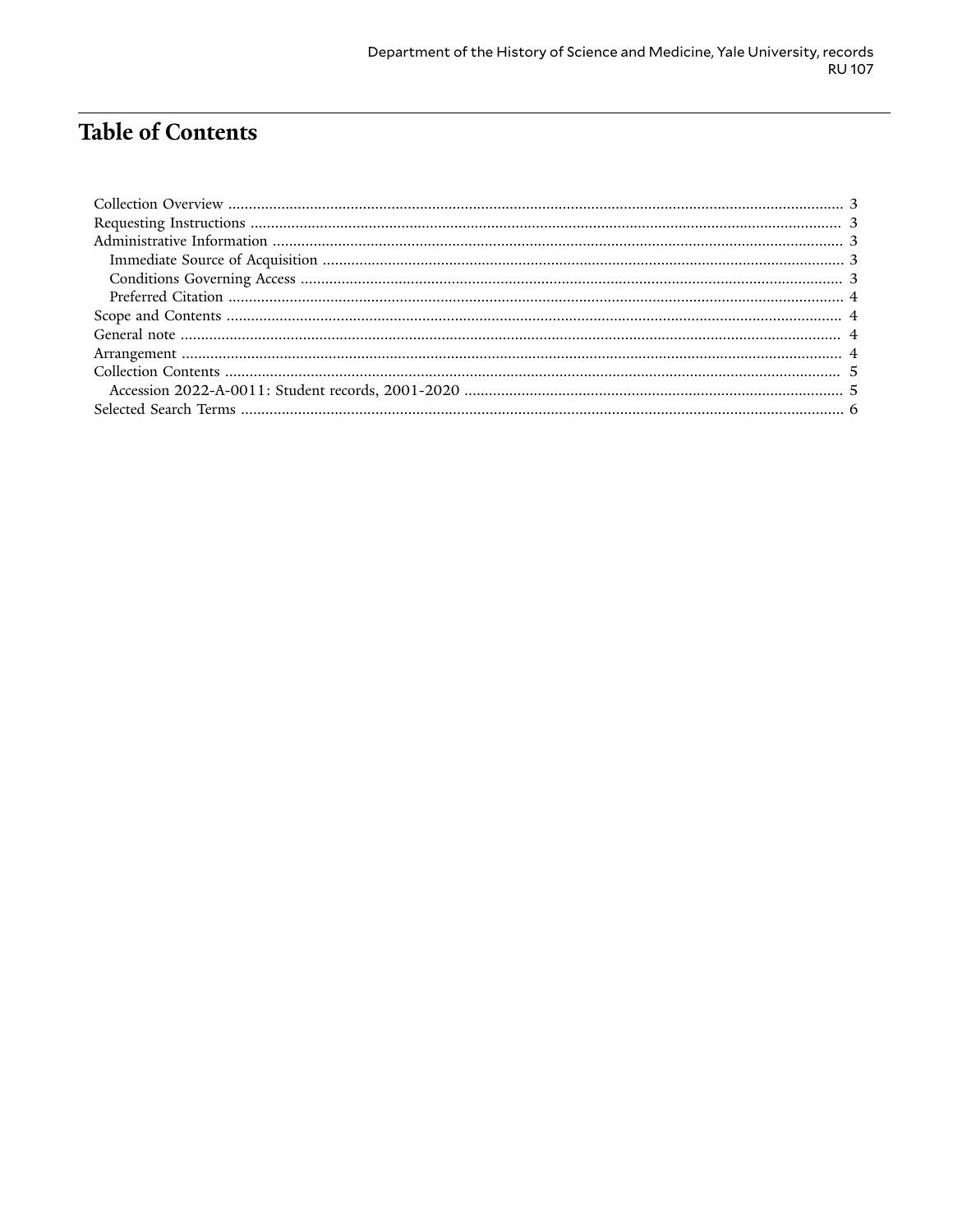#### <span id="page-2-0"></span>**Collection Overview**

|                                                | <b>REPOSITORY:</b> Manuscripts and Archives<br><b>Yale University Library</b><br>P.O. Box 208240<br>New Haven, CT 06520-8240<br>msa. assist@yale.edu<br>http://www.library.yale.edu/mssa/                                                                                            |
|------------------------------------------------|--------------------------------------------------------------------------------------------------------------------------------------------------------------------------------------------------------------------------------------------------------------------------------------|
| <b>CALL NUMBER: RU107</b>                      |                                                                                                                                                                                                                                                                                      |
|                                                | <b>CREATOR:</b> Yale University. Department of the History of Science and Medicine                                                                                                                                                                                                   |
|                                                | <b>TITLE:</b> Department of the History of Science and Medicine, Yale University, records                                                                                                                                                                                            |
|                                                | <b>DATES: 1960-2020</b>                                                                                                                                                                                                                                                              |
| <b>PHYSICAL DESCRIPTION: 15.75 linear feet</b> |                                                                                                                                                                                                                                                                                      |
| <b>LANGUAGE: English</b>                       |                                                                                                                                                                                                                                                                                      |
|                                                | <b>SUMMARY:</b> The records consist of student, subject, course, and seminar files<br>documenting the activities and operations of the Yale Department of the<br>History of Science and Medicine. Included are files of department chairmen<br>Derek de Solla Price and Asger Aaboe. |
|                                                | <b>ONLINE FINDING AID:</b> To cite or bookmark this finding aid, please use the following link: https://<br>hdl.handle.net/10079/fa/mssa.ru.0107                                                                                                                                     |

#### <span id="page-2-1"></span>**Requesting Instructions**

To request items from this collection for use in the Manuscripts and Archives reading room, please use the request links in the HTML version of this finding aid, available at [https://hdl.handle.net/10079/fa/](https://hdl.handle.net/10079/fa/mssa.ru.0107) [mssa.ru.0107.](https://hdl.handle.net/10079/fa/mssa.ru.0107)

To order reproductions from this collection, please go to [http://www.library.yale.edu/mssa/](http://www.library.yale.edu/mssa/ifr_copy_order.html) [ifr\\_copy\\_order.html.](http://www.library.yale.edu/mssa/ifr_copy_order.html) The information you will need to submit an order includes: the collection call number, collection title, series or accession number, box number, and folder number or name.

## <span id="page-2-2"></span>**Administrative Information**

## <span id="page-2-3"></span>**Immediate Source of Acquisition**

The records were transferred from the Department of the History of Science and Medicine, 1993 and 2021.

## <span id="page-2-4"></span>**Conditions Governing Access**

Access to the records is restricted. See Collection Contents for details.

Some records in this finding aid have been redacted, as they include student names, donor names, and other restricted data. These records will not appear in the published finding aid.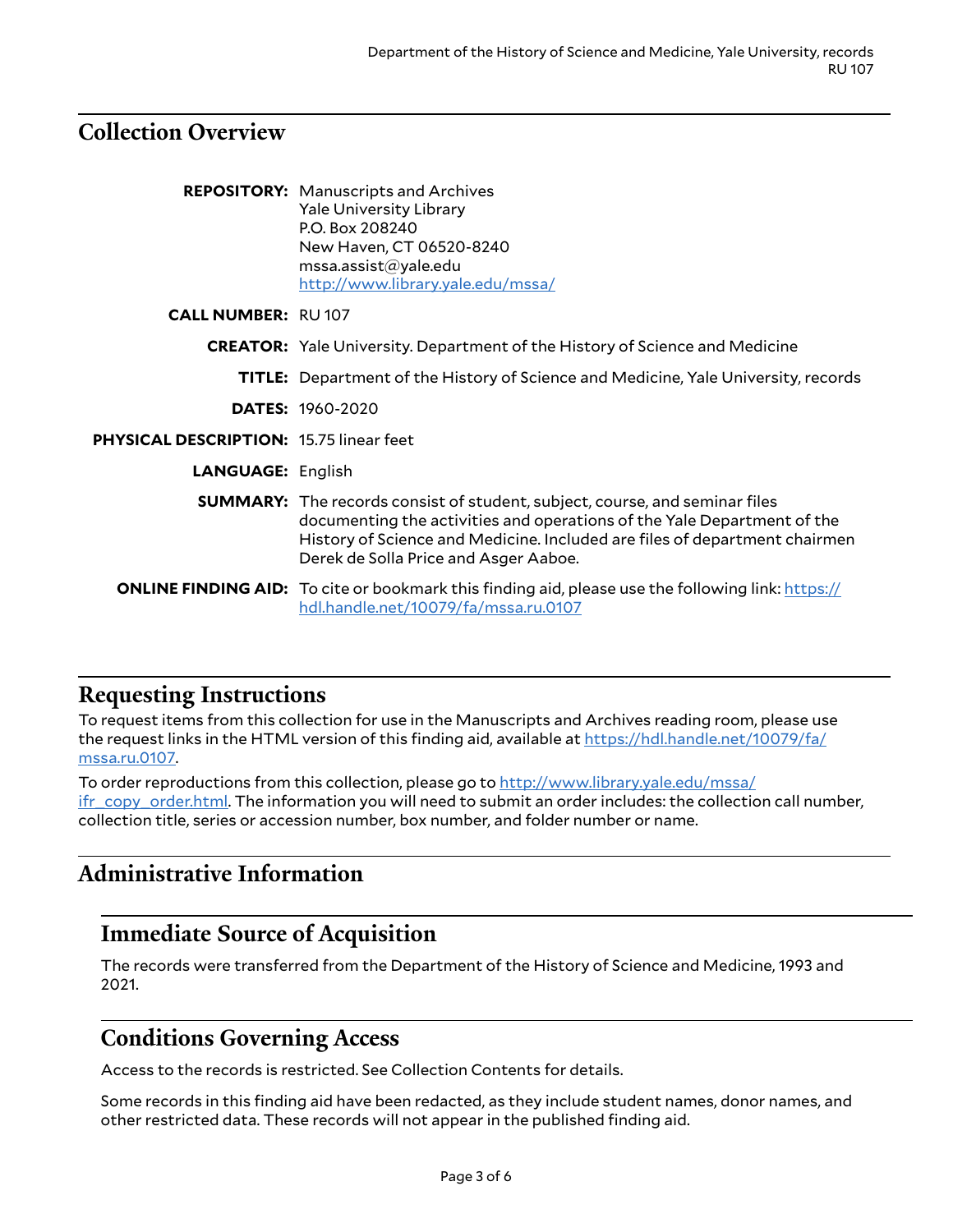## <span id="page-3-0"></span>**Preferred Citation**

Department of the History of Science and Medicine, Yale University, Records (RU 107). Manuscripts and Archives, Yale University Library.

## <span id="page-3-1"></span>**Scope and Contents**

The records consist of student, subject, course, and seminar files documenting the activities and operations of the Yale Department of the History of Science and Medicine. Included are files of department chairmen Derek de Solla Price and Asger Aaboe.

### <span id="page-3-2"></span>**General note**

Forms part of Yale Record Group 14-B (YRG 14-B), Records of academic departments and programs of the Yale Faculty of Arts and Sciences.

#### <span id="page-3-3"></span>**Arrangement**

The records are arranged by subject.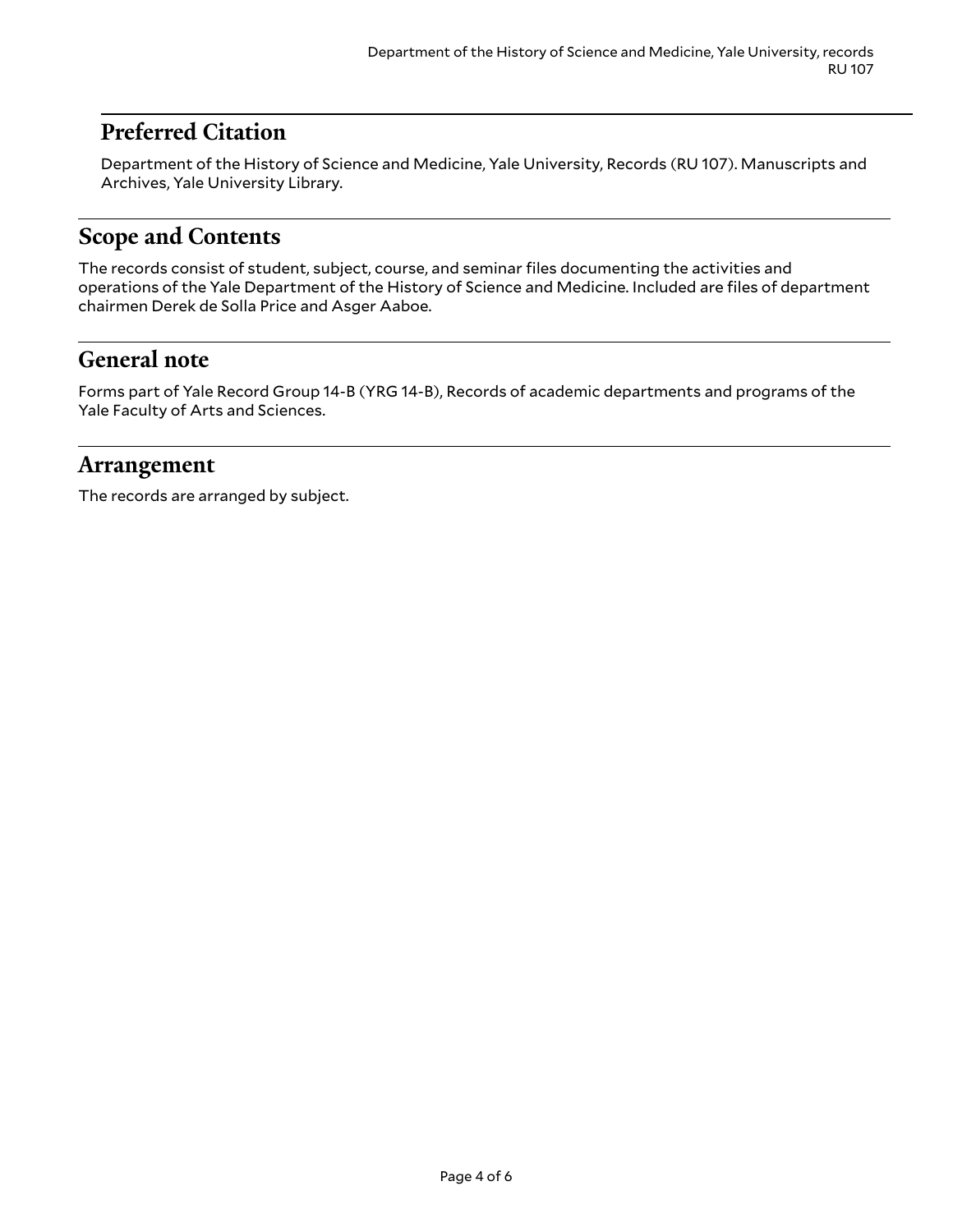## <span id="page-4-1"></span><span id="page-4-0"></span>**Collection Contents Accession 2022-A-0011: Student records, 2001-2020**

Restricted until January 1, 2096.